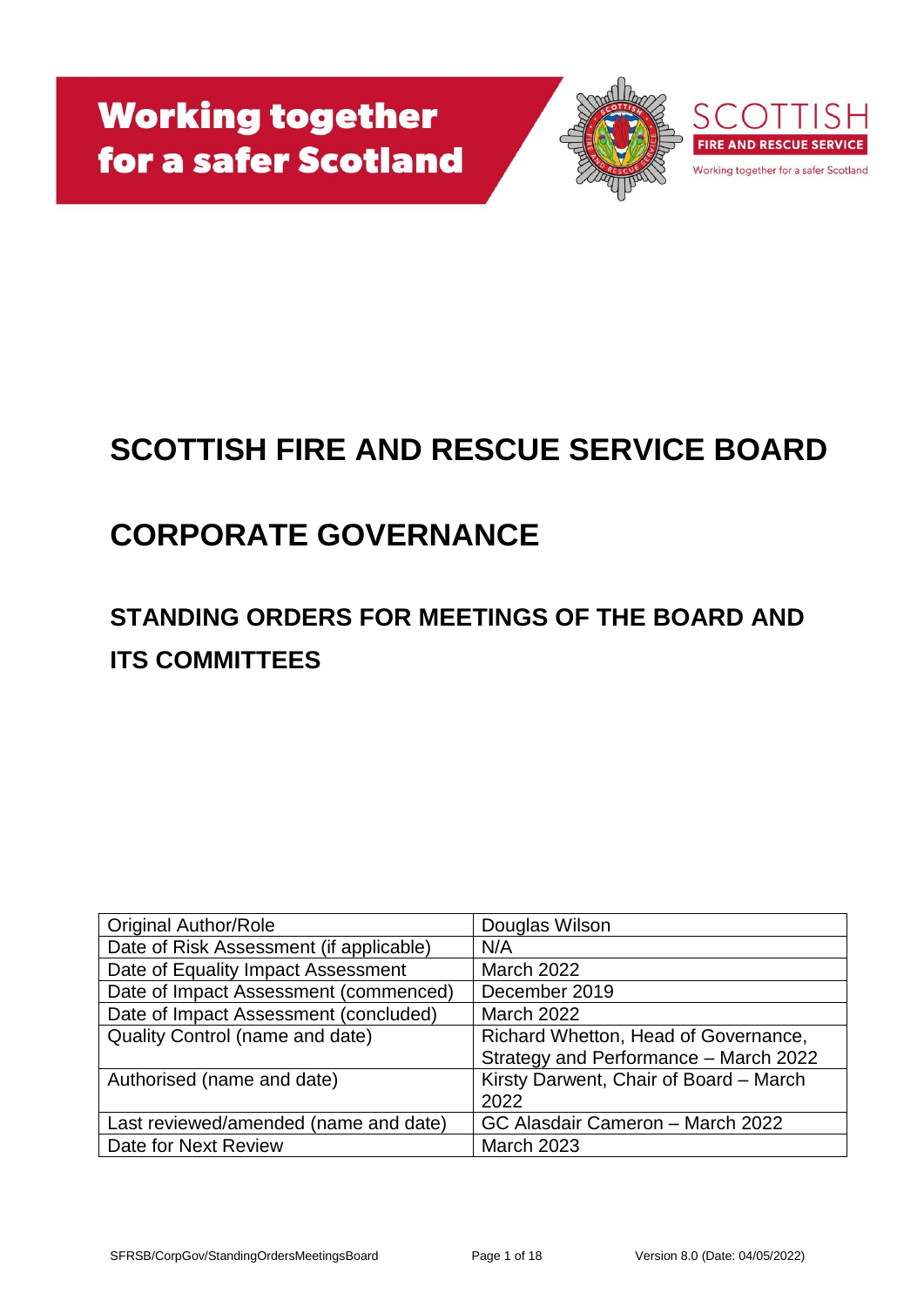#### **PARAGRAPH NUMBER:**

- **1-3 [INTRODUCTION](#page-3-0)**
- **4 [ORDINARY MEETINGS](#page-3-1)**
- **5 [NOTICE OF MEETINGS](#page-3-2)**
- **6-7 [SPECIAL MEETINGS](#page-4-0)**
- **8 [PUBLIC MEETINGS](#page-4-1)**
- **9 [PRIVATE MEETINGS](#page-4-2)**
- **10 [CHAIR](#page-5-0)**
- **11 [ATTENDANCE AT BOARD MEETINGS](#page-5-1) – SFRS MEMBERS**
- **12 [ATTENDANCE AT COMMITTEE MEETINGS –](#page-6-0) SFRS MEMBERS**
- **13 [ATTENDANCE AT BOARD AND COMMITTEE MEETINGS –](#page-6-1) SFRS [OFFICERS](#page-6-1)**
- **14-16 [QUORUM](#page-6-2)**
- **17-20 [CO-OPTING](#page-7-0)**
- **21-24 [ATTENDANCE OF THE PUBLIC AND PRESS](#page-8-0)**
- **25-27 [AGENDA FOR MEETINGS AND ORDER OF BUSINESS](#page-8-1)**
- **28-29 [GIVING NOTICE OF A MATTER TO BE CONSIDERED](#page-9-0)**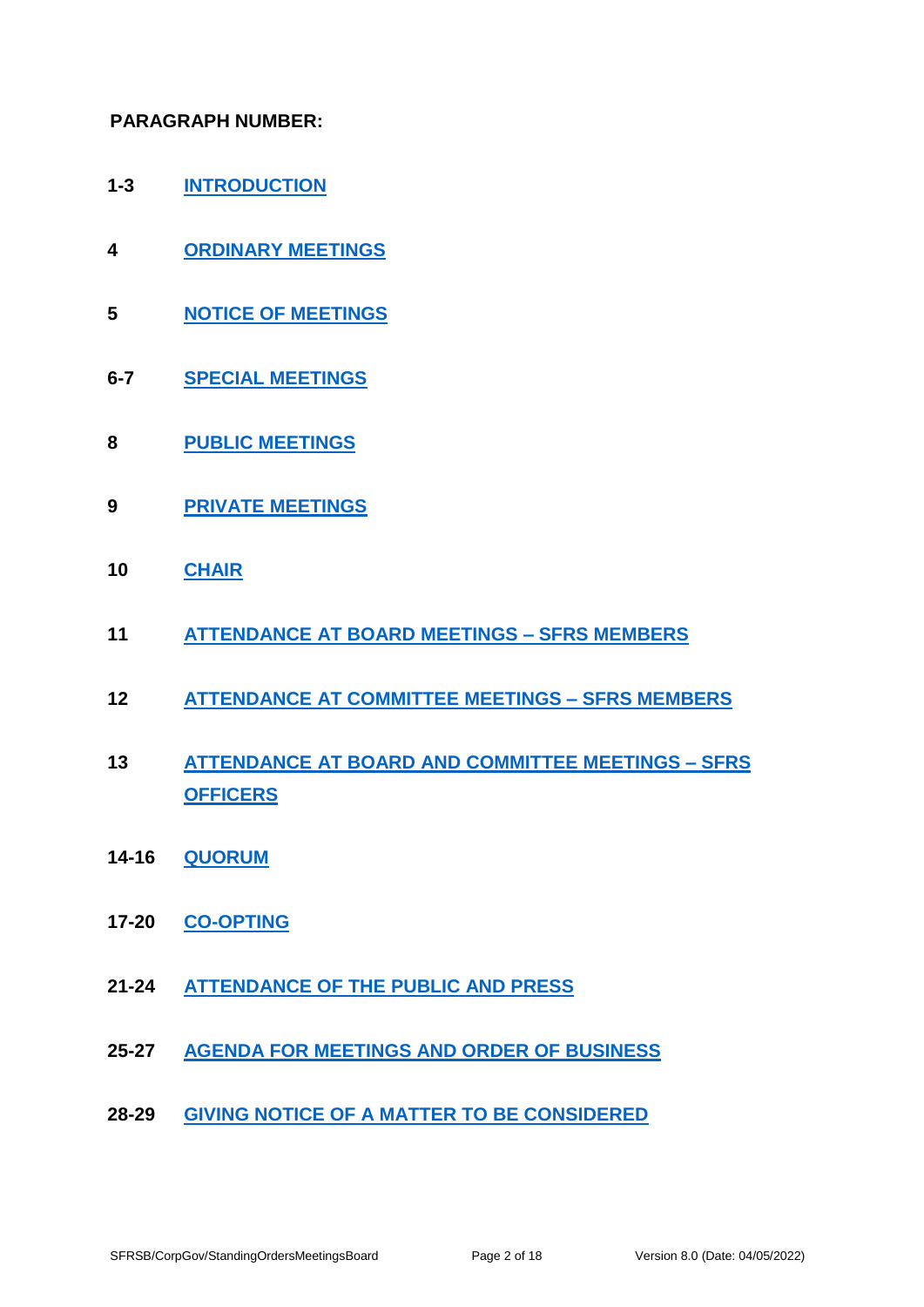- **30-33 [PAPERS FOR MEETINGS](#page-10-0)**
- **34-35 [CONDUCT AT MEETINGS](#page-11-0)**
- **36 [ADJOURNING MEETINGS](#page-11-1)**
- **37 [CHANGING A DECISION](#page-12-0)**
- **38-39 [VOTING](#page-12-1)**
- **40-41 [DECLARATION OF INTERESTS –](#page-13-0) MAKING A DECLARATION AND [EFFECT OF DECLARATION](#page-13-0)**
- **42 [DISPENSATIONS](#page-14-0)**
- **43-44 [SUSPENSION AND REVISION OF STANDING ORDERS](#page-14-1)**
- **45-46 [STANDING COMMITTEES](#page-15-0)**
- **47-50 [MINUTES OF MEETINGS](#page-15-1)**
- **51-52 [SHORT LIFE COMMITTEES AND WORKING GROUPS](#page-16-0)**
- **53 [APPOINTMENT OF CHIEF OFFICER](#page-16-1)**
- **54 [RECEIVING VIEWS](#page-16-2)**
- **55 [URGENT ISSUES](#page-16-3)**
- **56 [ETHICAL STANDARDS](#page-17-0)**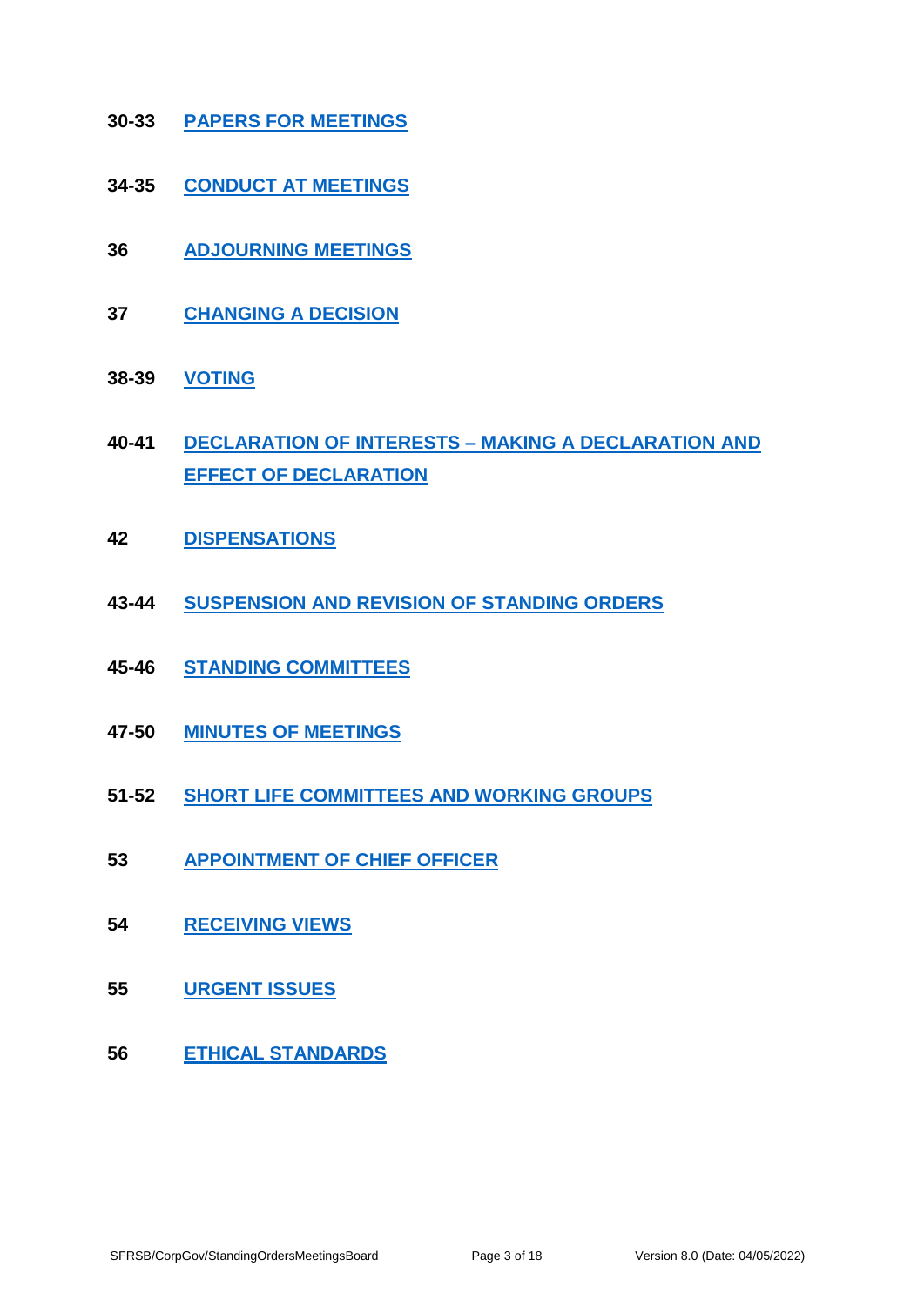#### <span id="page-3-0"></span>**INTRODUCTION**

- 1 The Scottish Fire and Rescue Service (the SFRS), or in Gaelic Seirbheis Smàlaidh agus Teasairginn na h-Alba, was established under the Police and Fire Reform (Scotland) Act 2012 ('the 2012 Act') as a body corporate. The constitution of the SFRS is set out in schedule 1A to the Fire (Scotland) Act 2005 ('the 2005 Act'), inserted by section 101 of the 2012 Act. The 2012 Act amends and transfers the fire and rescue and other functions set out in the 2005 Act to the SFRS, but also augments them with a range of powers and duties commensurate with its public body status.
- 2 The SFRS consists of up to 15 Members, including a Chair, collectively referred to as 'the Board'. The 2012 Act requires Scottish Government (SG) Ministers **(Ministers)** to appoint a Chair, and between 10 and 14 other Members of the SFRS, and details the terms and conditions applicable to their appointment, removal and remuneration. The SFRS Members may elect from their number a Member to act as Deputy Chair.
- 3 The general powers of the SFRS are set out in Schedule 1A to the Fire (Scotland) Act 2005, inserted by section 101 of the 2012 Act allowing the SFRS Board to appoint Committees [\(Paragraph 45\)](#page-15-2).

#### <span id="page-3-1"></span>**ORDINARY MEETINGS**

4 Prior to the beginning of each financial year, a provisional schedule of ordinary meetings of the SFRS Board and its Committees shall be approved by the Board and published on the website.

## <span id="page-3-2"></span>**NOTICE OF MEETINGS**

5 Notice of ordinary meetings of the SFRS Board and its Committees will be advertised on the website, prior to the date of the meeting. The notice shall include the date, time, venue and a note of business to be considered at the meeting.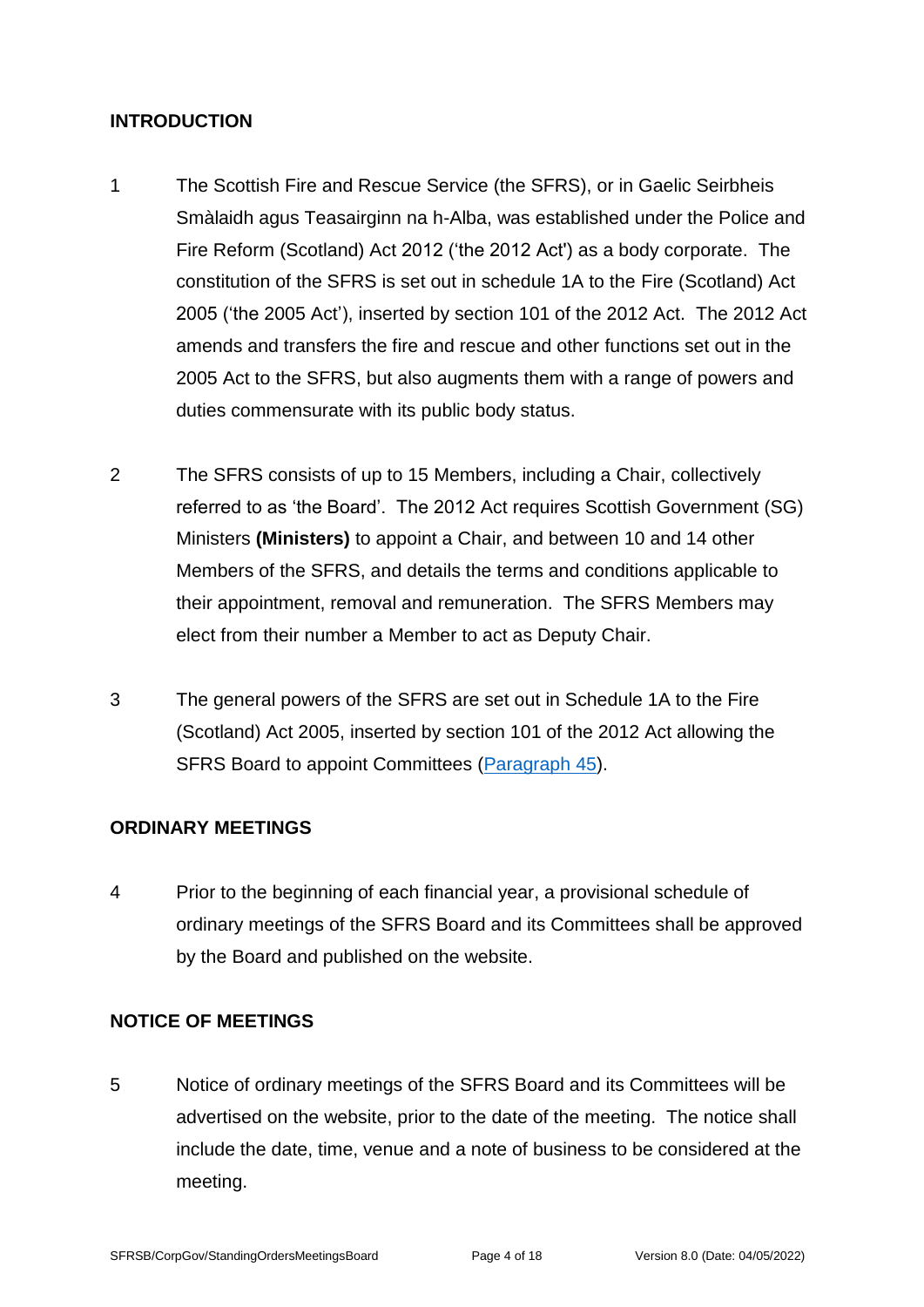#### <span id="page-4-0"></span>**SPECIAL MEETINGS**

- 6 Where there is business that is urgent and cannot await the next ordinary meeting of the SFRS Board or Committee, a special meeting may be called by the Chair, or as a result of a written request signed by a majority of Members of the Board or Committee, specifying the nature of the business that they wish to discuss at such a meeting.
- 7 Notice of a special meeting of the SFRS Board, or Committee, shall be given in the same way as a notice for ordinary meetings.

## <span id="page-4-1"></span>**PUBLIC MEETINGS**

8 The SFRS Board and its Committees will hold all their meetings in public, except where the SFRS Members determine that all or part of the meeting ought to be held in private, on the grounds that confidential issues or confidential papers are (or may be) considered at that meeting.

## <span id="page-4-2"></span>**PRIVATE MEETINGS**

- <span id="page-4-3"></span>9 Matters which involve confidential issues, in relation to which the SFRS Board or Committee may decide to exclude the public, and therefore be held in private, may include (but are not limited to):
	- a) matters relating to individuals (including Members of staff) where there is no consent for disclosure and/or where there is a risk of harm to any individual from the disclosure of information;
	- b) matters where public discussion may prejudice any ongoing criminal proceedings or the prosecution of offenders;
	- c) matters relating to national security;
	- d) matters which are the subject of legal proceedings and/or which relate to legal advice provided to the SFRS;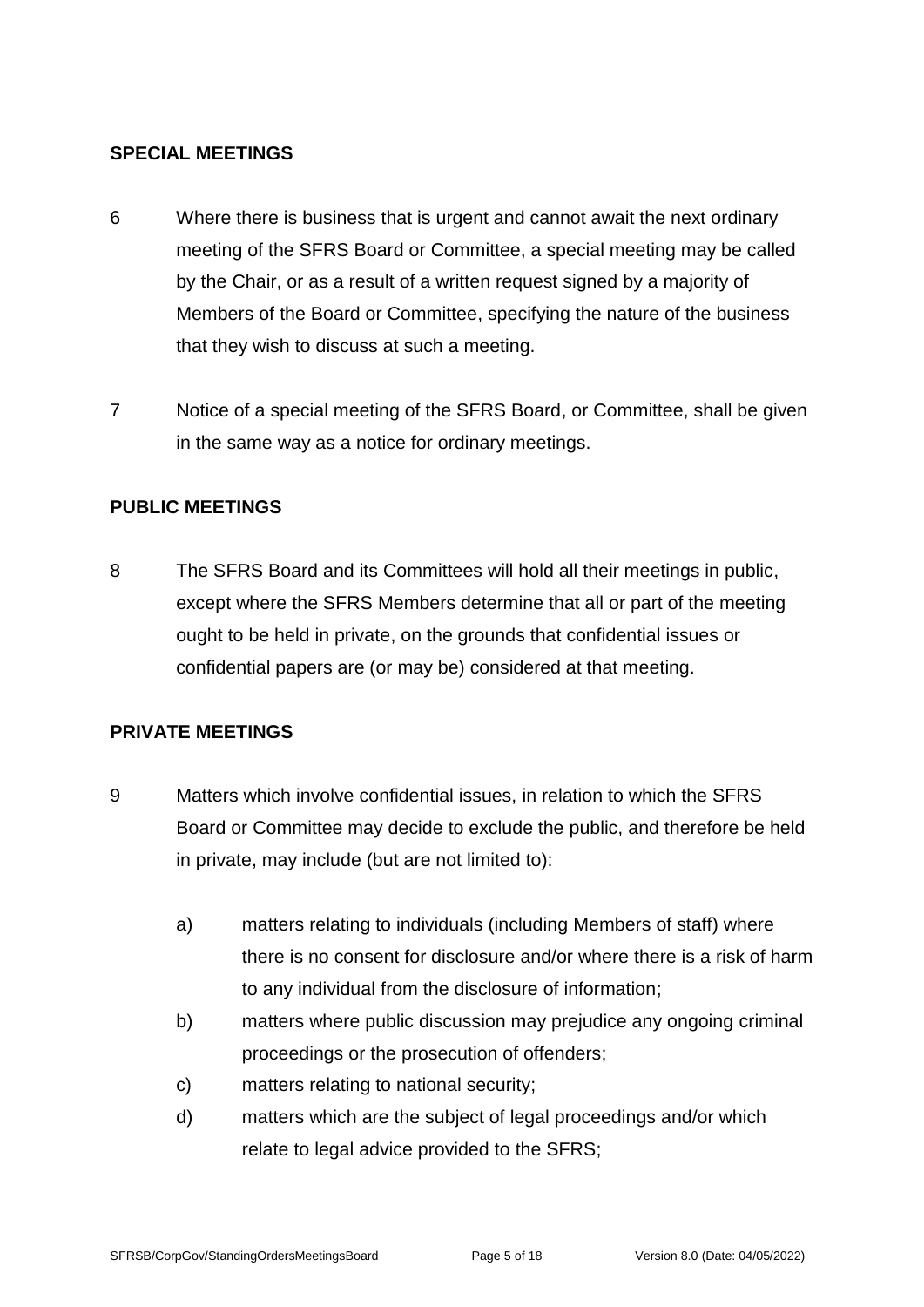- e) matters involving confidential commercial or financial information not already in the public domain, or which is subject to restrictions relating to confidentiality; or matters where there is legislation exempting the information from disclosure;
- f) matters which are considered to be confidential, including information relating to any consultations or negotiations, or contemplated consultations or negotiations, in connection with any labour relations matter arising between SFRS and employees of SFRS;
- g) matters where the Board or Committee are in agreement due to the confidential nature of the issue(s).

## <span id="page-5-0"></span>**CHAIR**

10 The Chair of SFRS will, if present, Chair all meetings of the Board. In the absence of the Chair, the Deputy Chair will take the Chair. In the absence of both the Chair and Deputy Chair, the Board Members present will choose, by a majority vote of those present, one of their number to preside. Any power or duty assigned to the Chair in relation to the conduct of a meeting may be exercised by the person presiding at the meeting.

## <span id="page-5-1"></span>**ATTENDANCE AT BOARD MEETINGS – SFRS MEMBERS**

11 Participation will normally be in person but, exceptionally and with the agreement of the Chair of the meeting, an individual Member may participate by telephone, conference call or video-conference. This would only apply where there are exceptional circumstances which would mean that the Member would otherwise be unable to attend the meeting. In such circumstances, such Members would be deemed to be present and to constitute part of the quorum for the purposes of that meeting. In all circumstances, the Chair would have the final authority and would be dependent on the Member providing suitable notice and the availability of the appropriate technology at the meeting location. If a Member, without reasonable justification, has been absent from meetings of the SFRS Board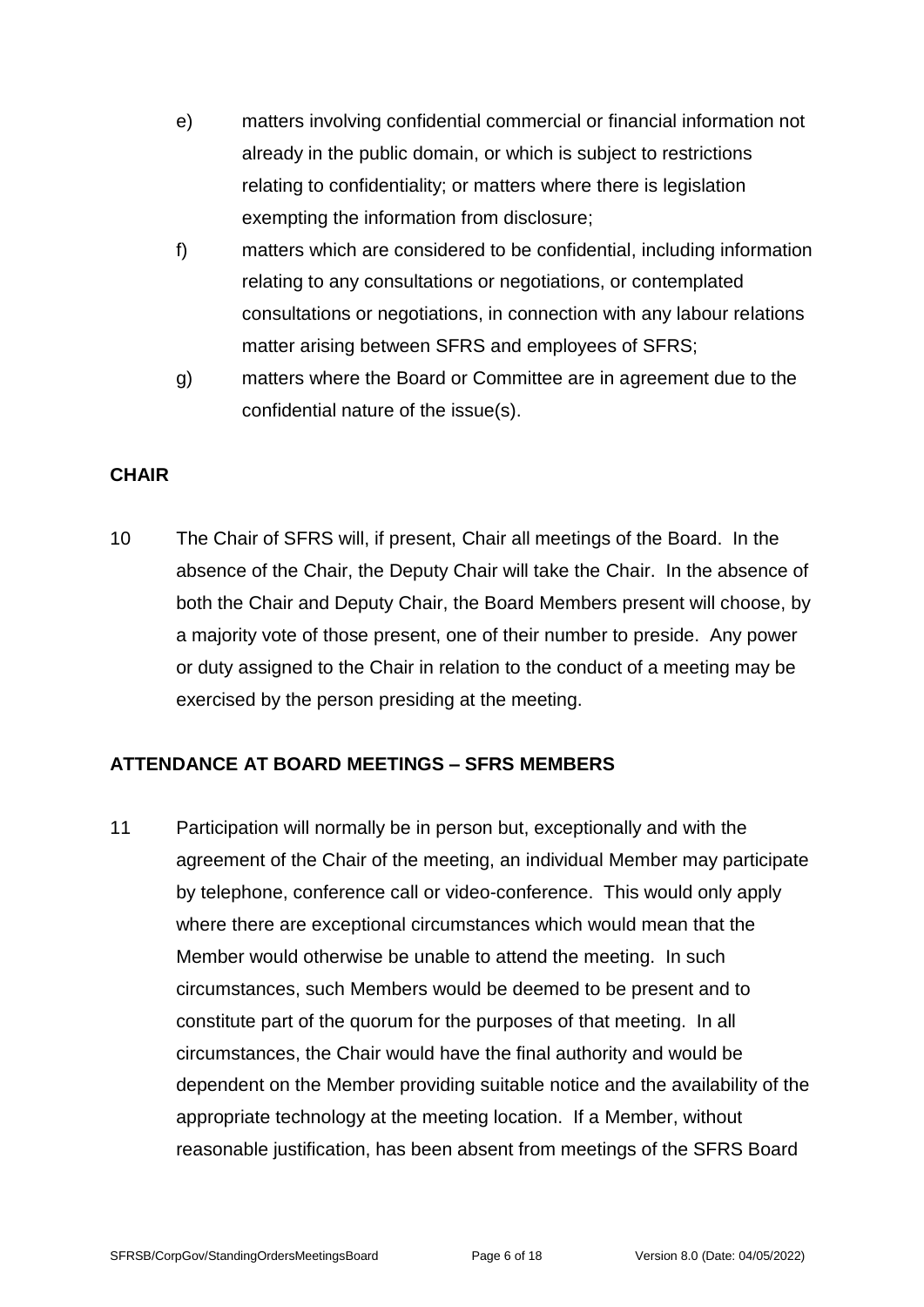for a period longer than 4 consecutive months or for 3 consecutive meetings and has not been given leave by the Chair, the Chair will advise the Minister.

#### <span id="page-6-0"></span>**ATTENDANCE AT COMMITTEE MEETINGS – SFRS MEMBERS**

12 If a Member fails to attend 3 consecutive meetings of any standing Committee, or 50% of the meetings in any 2-year period, and has not been given leave by the Committee Chair, the Chair of the Board will advise the SFRS. The Board may remove the Member from the Committee.

## <span id="page-6-1"></span>**ATTENDANCE AT BOARD AND COMMITTEE MEETINGS – SFRS OFFICERS**

13 The Chief Officer, in consultation with the Chair, will ensure that the work of the SFRS Board and its Committees is supported and serviced by the Strategic Leadership Team and other appropriate SFRS staff.

## <span id="page-6-2"></span>**QUORUM**

- 14 The quorum for SFRS Board meetings shall be a majority of SFRS Members, including the Chair of the Board. No formal business shall be transacted at any meeting of the SFRS Board unless a quorum is present. A quorum must exist throughout the entire meeting. If, at any stage during the meeting, a quorum is not present, the meeting shall stand adjourned until the date or time the Chair determines.
- 15 The quorum of any Committee shall be a majority of Members, as detailed within their specific Terms of Reference.
- 16 If a Committee meeting is not quorate, the Chair of the Board can approve any Member of the Board present at the meeting, who is not a standing Member, to count towards the number required based on the specific Terms of Reference and for that meeting only. This Member will, however, have no voting rights for that purpose.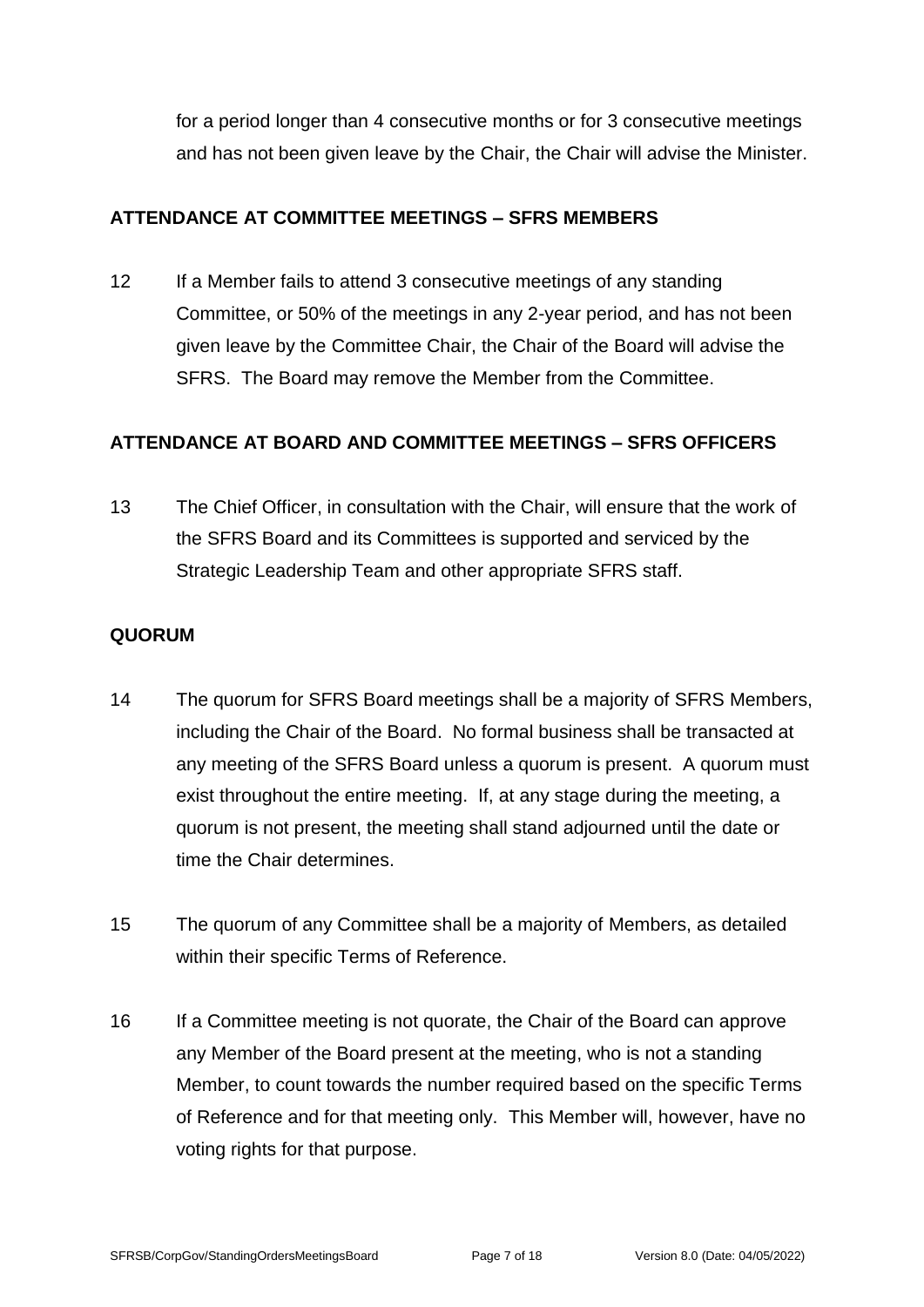## <span id="page-7-0"></span>**CO-OPTING**

- 17 Co-opting non-Board Members will be subject to endorsement by the full SFRS Board. It is likely this will be short lived, determined by the advice needed, and may be authorised for a meeting or meetings, where a specialist skill set or knowledge is required to support a Committee's work. The detail of this arrangement must be presented to the full Board in advance to ensure a fully informed decision can be taken and for an agreed period. The coopted non-Board Member will have to sign an SFRS confidentiality agreement, prior to attending any such meeting(s). It should be noted that advisors appointed as a Member of a Committee will be there to provide expertise to the Committee. They will not be Members of the Board and will not have any voting rights.
- 18 Where this is being considered, the Chair of the Board should contact the SG Sponsor Team, who will ask SG Legal Directorate to confirm the statutory basis for the appointment and process for doing so.
- 19 The Board must:
	- keep their SG Sponsor Team informed of the process throughout;
	- ensure there are funds to cover the appointment from the public body's existing resources;
	- consider if it is appropriate to ask the SG Sponsor Team to inform the relevant Scottish Minister of the background to the appointment;
	- prepare the letter of invitation and copy to the SG Sponsor Team.
- 20 Advisors are not Members of the Board and, therefore, will not come under the statutory remit of the Commissioner for Ethical Standards in Public Life in Scotland and the Standards Commission for Scotland, should there be any breaches of the Code. However, advisors will be subject to the public body's [Code of Conduct for Board Members](https://www.firescotland.gov.uk/access-to-information/publication-scheme/about-sfrs.aspx) and any breaches of the Code will need to be considered by the Chair and Board Members. Potential Conflicts of Interest and Declaration of Interests will be considered by the Chair of the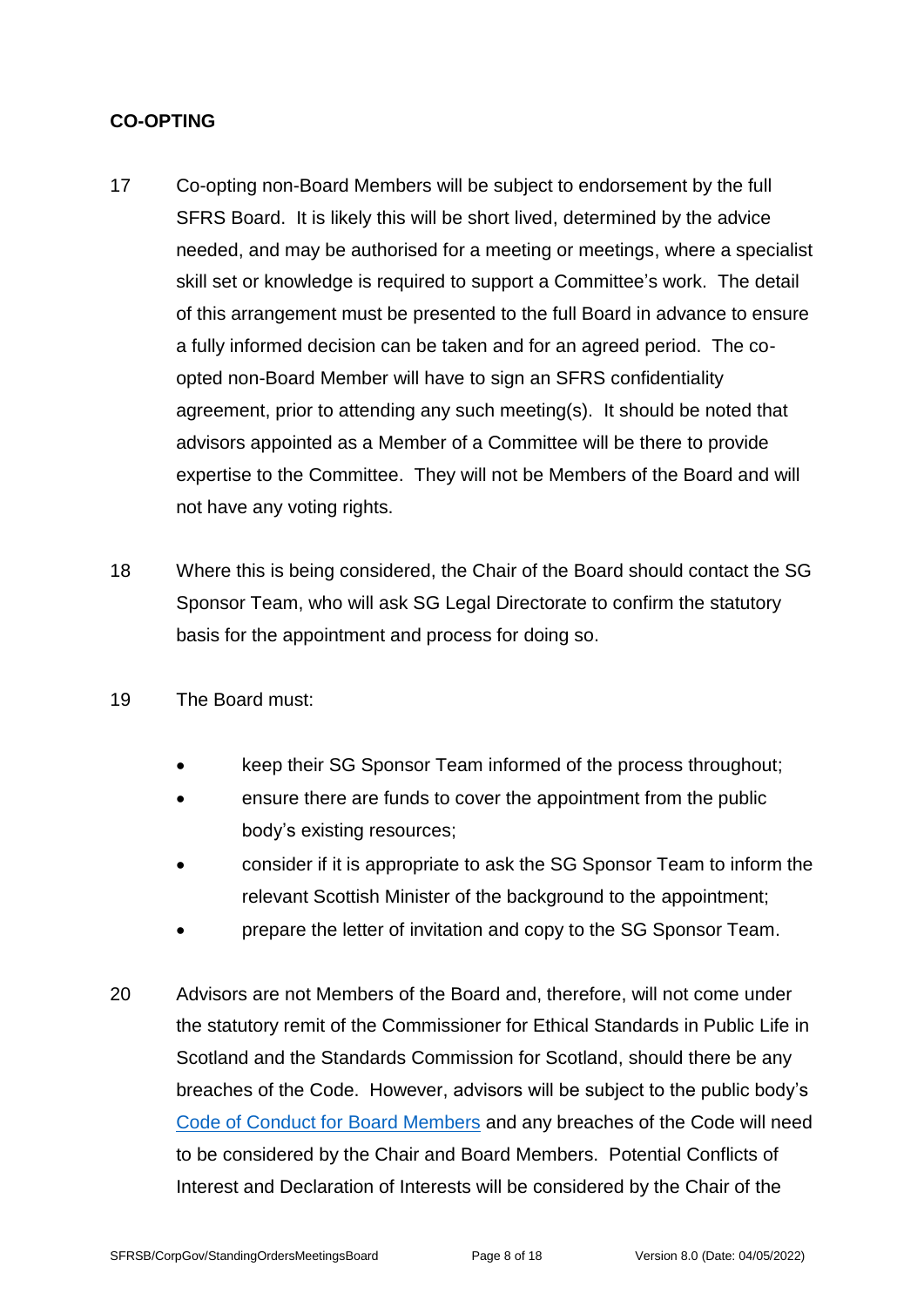Board, particularly if the advisor is already a Board Member of another public body. This will be an area for consideration prior to invitation.

## <span id="page-8-0"></span>**ATTENDANCE OF THE PUBLIC AND PRESS**

- 21 Public meetings of the SFRS Board or Committees are open to be observed by all Members of the public. The exception are any meetings or parts of meetings where business is to be conducted in private in accordance with [Paragraph 9.](#page-4-3)
- 22 Any Member of the public may attend and receive a copy of papers, other than those dealing with the private business of the SFRS Board or Committees.
- 23 In circumstances in which the SFRS Board or Committees determines that all or part of a meeting ought to be held in private, meetings will take place in closed session, without the public or press present.
- 24 A Member of the public who disrupts the business of the meeting may be asked to leave the meeting, after due warning has been given. Re-admission to that or other public meetings held by the SFRS Board or Committee is at the discretion of the Chair.

## <span id="page-8-1"></span>**AGENDA FOR MEETINGS AND ORDER OF BUSINESS**

- 25 Advised by the Chief Officer (or any officer acting on behalf of the Chief Officer) and the Board Support Team (or any officer acting on behalf of the Board Support Team), the Agenda for a meeting shall be agreed by the Chair of the SFRS Board or Committee Chair, at least 10 working days in advance of the meeting. The agenda will be circulated to Members electronically, no less than 5 working days prior to the meeting.
- 26 The business of the Board at all ordinary meetings will proceed in accordance with the agenda issued for that meeting, unless otherwise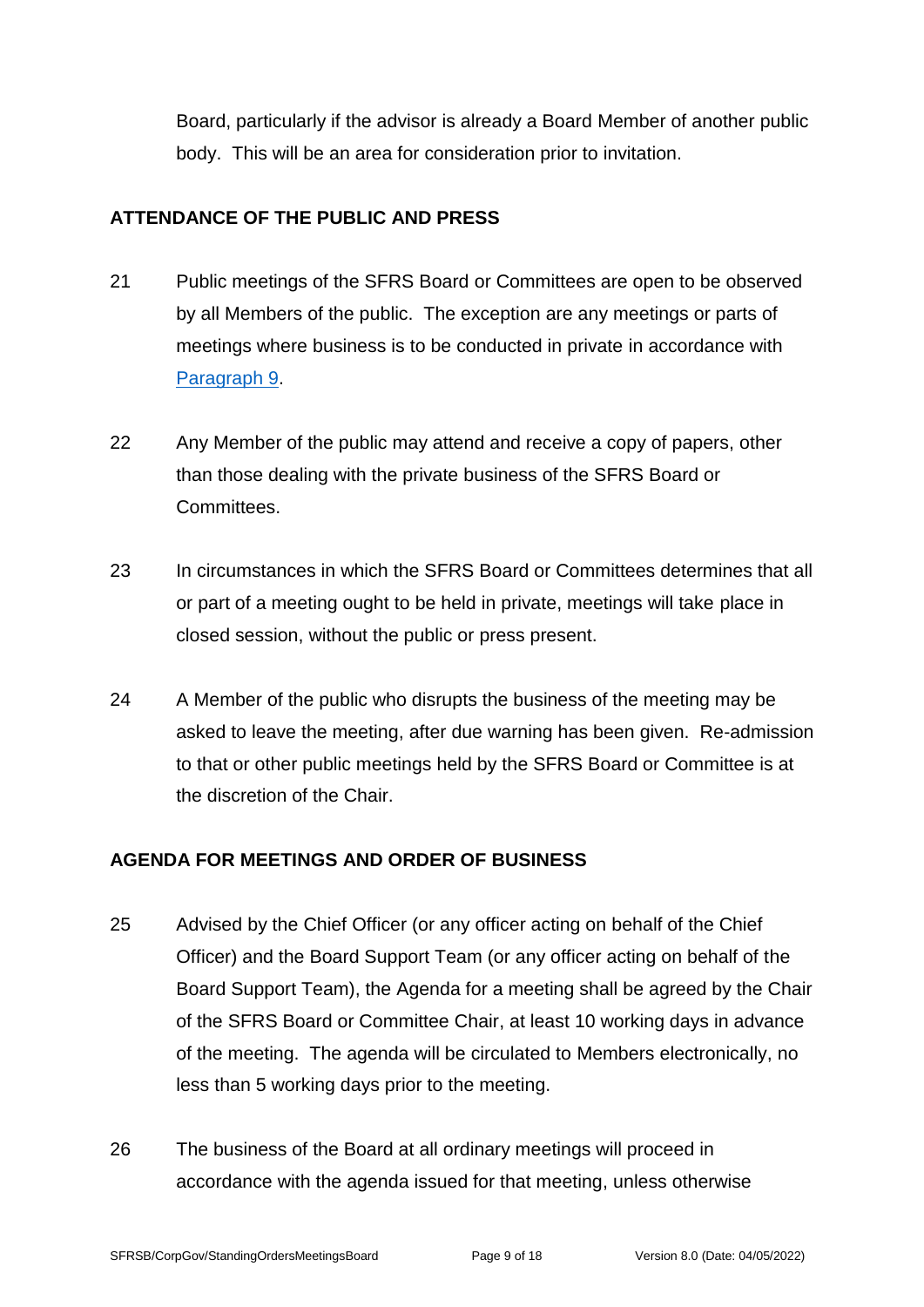directed by the Chair, with the agreement of a majority of the Members present at the meeting. At all ordinary meetings, no business other than that on the agenda will be considered, except where, by reason of special circumstances, the Chair is of the opinion that the item should be considered at the meeting.

- 27 The order of business at meetings of the SFRS Board shall generally be:
	- a) Chair's welcome;
	- b) Apologies for absence;
	- c) Consideration of and decision on any items to be taken in private;
	- d) Declarations of interest;
	- e) Minutes of the previous meeting for approval;
	- f) Action Log;
	- g) Decision Log;
	- h) Chair's Report;
	- i) Chief Officer's Report;
	- j) Minutes of Committees Summary updates from Committee Chairs (verbal) Risk Themes from the Committees;
	- k) Items 'For Decision';
	- I) Items 'For Recommendation';
	- m) Items 'For Scrutiny';
	- n) Items 'For Information Only';
	- o) Rolling Forward Plan;
	- p) Date of Next Meeting;
	- q) Private Session (if required);
	- r) Minutes of the previous Private meeting for approval (where applicable);
	- s) Private Items.

## <span id="page-9-0"></span>**GIVING NOTICE OF A MATTER TO BE CONSIDERED**

28 Any Member(s) of SFRS, or a Committee, may ask for an item to be placed on the Agenda of a meeting of the Board or that Committee, this has to be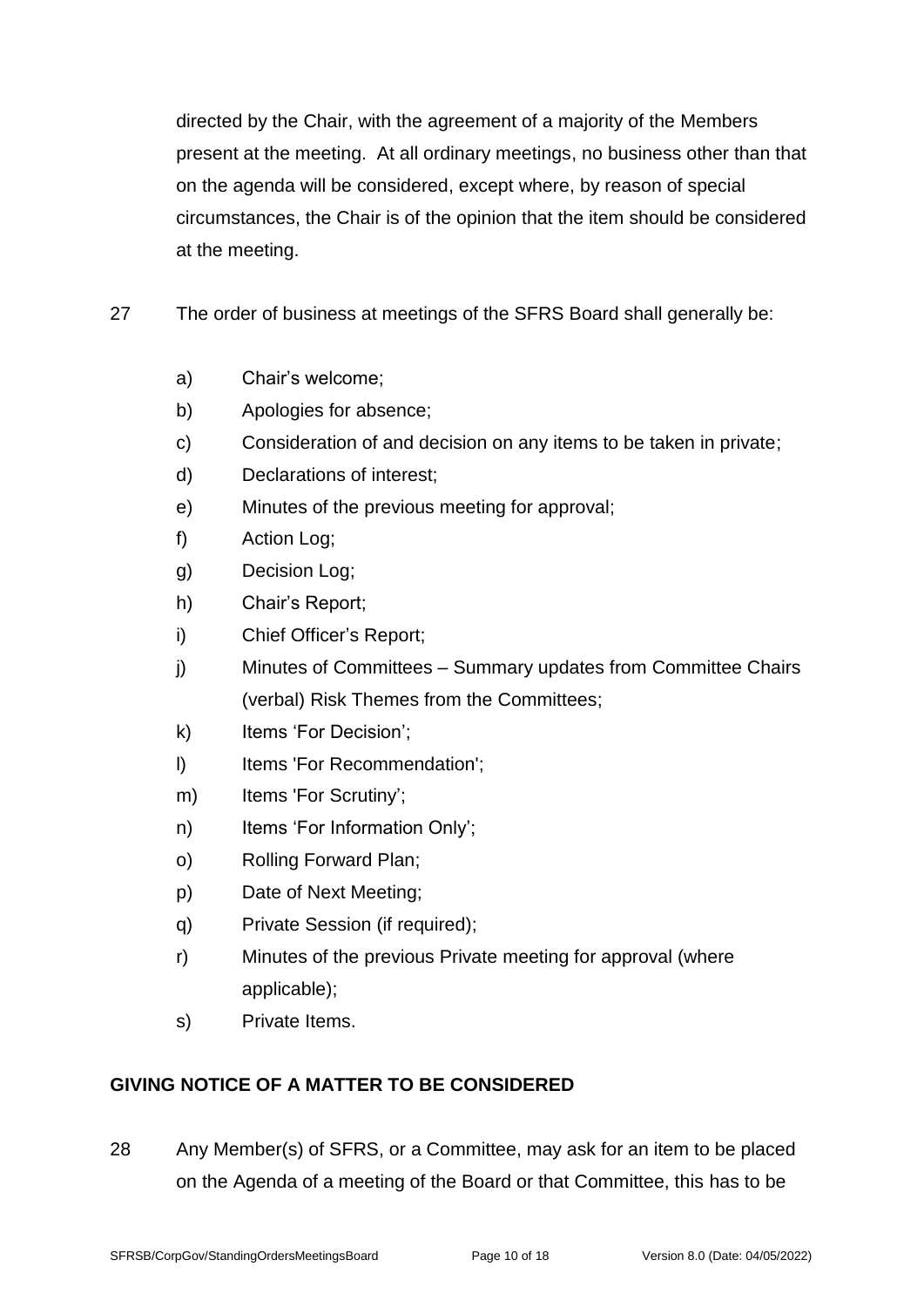done at least 15 working days in advance of the meeting. The Chair of the meeting will consider the request, taking advice from the Chief Officer (or any officer acting on behalf of the Chief Officer) and the Board Support Team. If the Chair decides not to include the item on the Agenda, the Member will be advised and the Board or relevant Committee informed during the Chair's opening remarks.

29 The Agenda for special meetings of the SFRS Board or Committees will be confined to the business necessitating the convening of the meeting.

## <span id="page-10-0"></span>**PAPERS FOR MEETINGS**

- 30 The Board Support Team will electronically collate, circulate and, where necessary, provide papers for the agreed Agenda items at a meeting, unless it has been previously agreed with the Chair of the meeting that no paper is required.
- 31 Papers will be electronically made available to the meeting attendees at least 5 working days prior to the meeting and hard copies will be available at the meeting only on request.
- 32 For meetings or parts of meetings open to the public, papers will be posted on the website no less than 5 days in advance of the meeting, with the exception of any items that are to be considered in private.
- 33 If papers are not available for dispatch 5 working days prior to the meeting, the Board Support Team may, after consultation with the Chair of the meeting and the Chief Officer, make a late posting, or table the paper(s) at the meeting, or withdraw the item(s) from the Agenda of the meeting. Occasions when these timescales may not be adhered to are if Special meetings are agreed at short notice, every attempt however will be made to dispatch papers in advance of the meeting.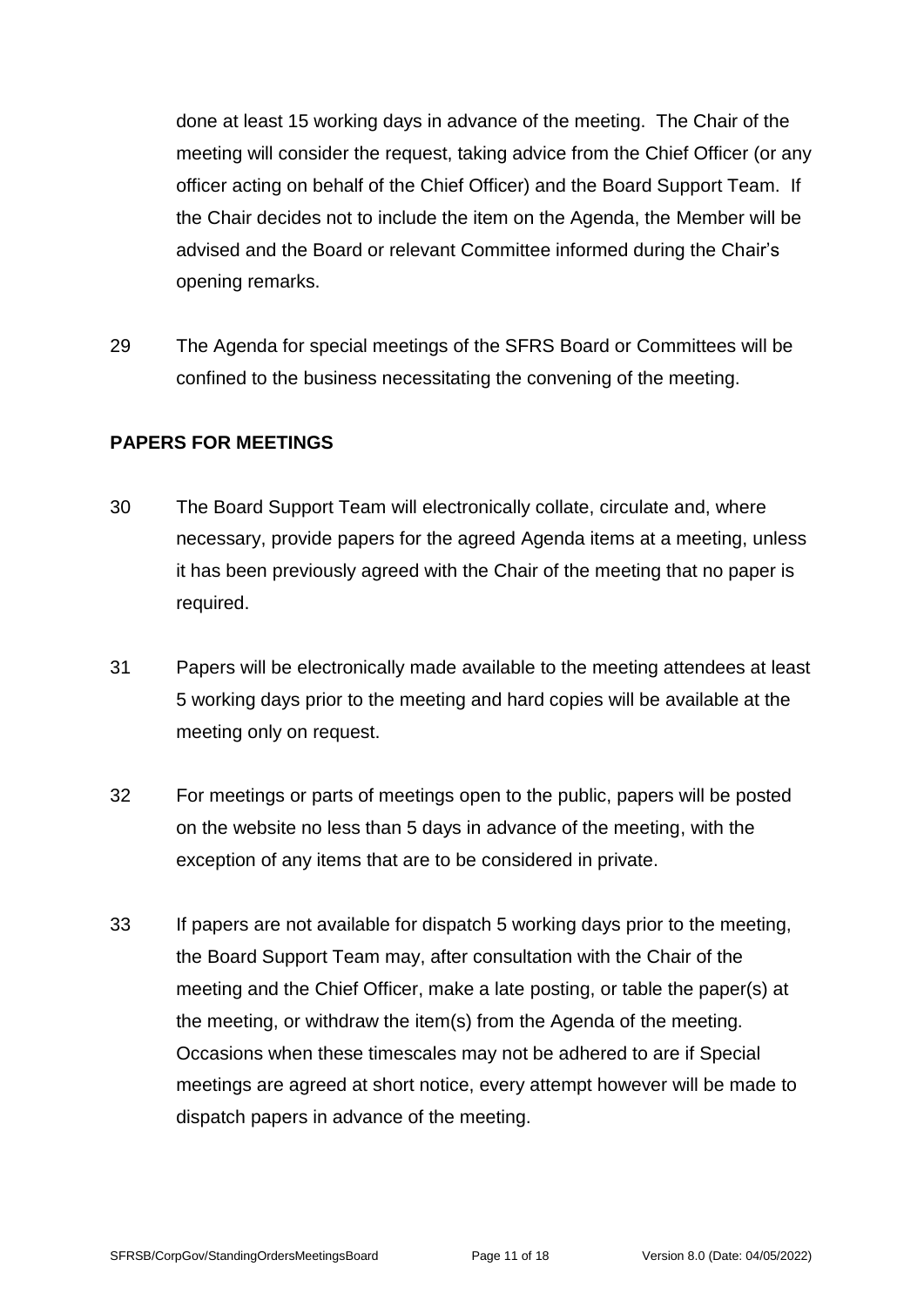#### <span id="page-11-0"></span>**CONDUCT AT MEETINGS**

- 34 The Chair is responsible for:
	- maintaining order and good conduct;
	- ensuring that business is conducted appropriately;
	- ensuring that all Members receive a fair hearing with reasonable opportunity to express their views on matters under discussion;
	- dealing with any question of order raised at a meeting; the Chair's ruling on the above will be final;
	- adhere to relevant SFRS policy and procedure.
- 35 All Members will respect and, if necessary, defer to the authority of the Chair. Members are accountable for their own individual conduct in meetings at all times in terms of their [Code of Conduct](https://www.firescotland.gov.uk/access-to-information/publication-scheme/about-sfrs.aspx) and associated regulations and guidance as issued. The Chair may rule on the acceptability of language used during the course of the meeting and take appropriate action, as necessary, including withdrawal of a remark, requiring an apology, or any other action required to allow the meeting to properly proceed. If any Member at any meeting behaves offensively or is uncooperative, a motion may be proposed and seconded to suspend the Member for the rest of the meeting. If the motion is carried, the Member must immediately leave the meeting. There will be no discussion of the motion and no changes to it.

## <span id="page-11-1"></span>**ADJOURNING MEETINGS**

36 The SFRS Board or Committee can adjourn any meeting for a reasonable time, if the Chair determines so. This may also be due to disruption of the meeting or a Member proposes it, another seconds it and the Members vote in favour of it. There will be no amendments or discussion. No Member can make a second motion to adjourn a meeting within half-an-hour, except the Chair.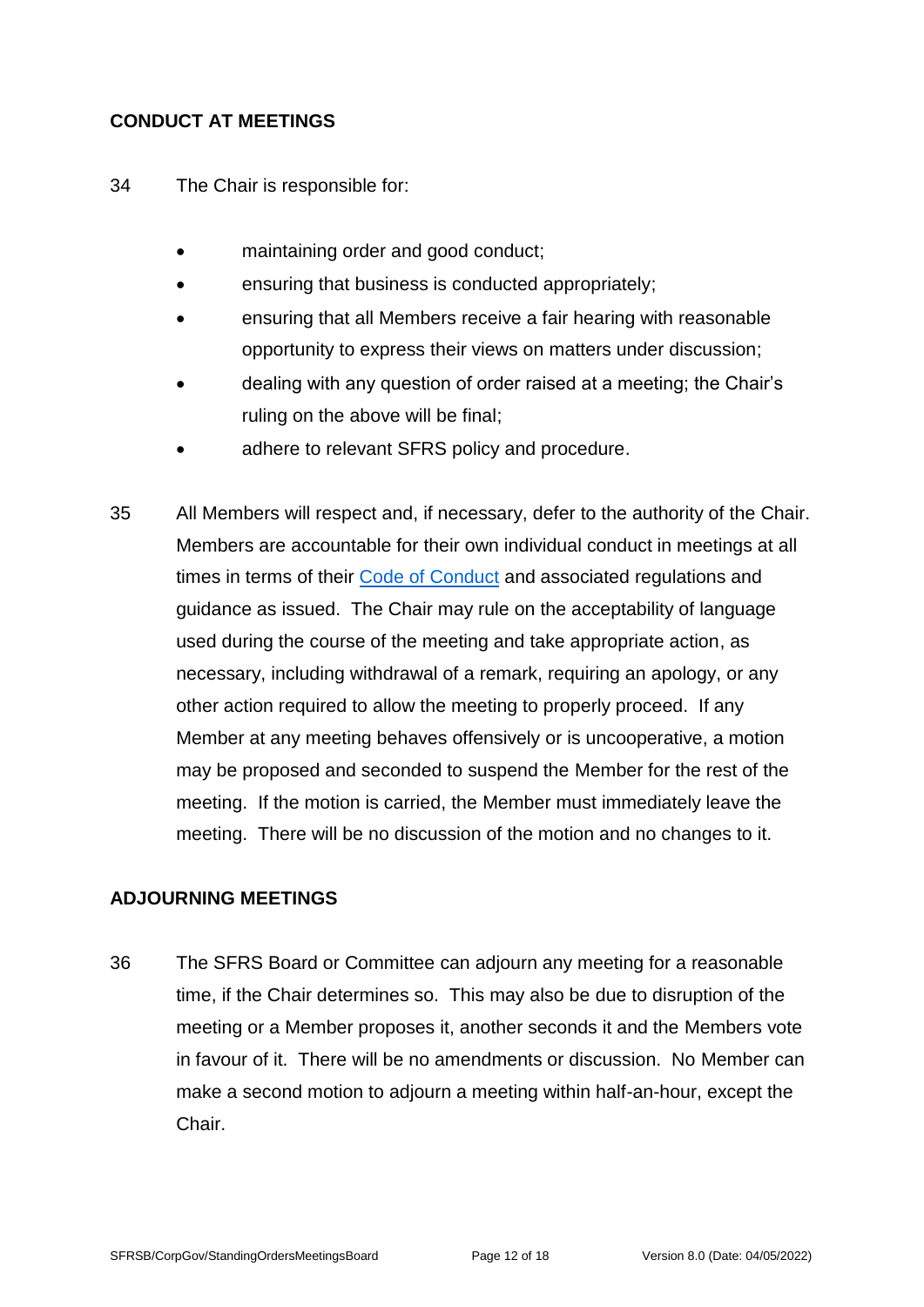#### <span id="page-12-0"></span>**CHANGING A DECISION**

37 A decision made by the SFRS Board cannot be changed within six months, unless the Chair of the Board rules that there has been a material change of circumstances.

A decision made by a Committee may be overturned by the Board where the decision does not comply with the delegated authority, as set out in the Terms of Reference, or where the Board deems the decision made by a Committee as adversely impacting on the Strategic Direction of the SFRS.

Where time is of the essence and the above criteria is met, the Chair alone can overturn the decision of the Committee. The Chair must provide full reasoning for such a decision to the Board as soon as is reasonably practicable.

## <span id="page-12-1"></span>**VOTING**

- 38 Where there is an Agenda item requiring a decision by the SFRS Board or a recommendation by a Committee to take something to the Board, then the Chair will seek the views of Members and, wherever possible, reach a consensus. If a consensus cannot be reached, decisions will be reached on the basis of a simple majority, the Chair having a second and casting vote. Voting shall be by a show of hands and the minute will record the vote. At the discretion of the Chair, or in the event of a majority of Members present objecting to a vote being taken by a show of hands, the vote will be taken by roll call.
- 39 Where an agenda item requiring a decision is not approved by the SFRS Board, and the consequences would be prejudicial to the continuity of the SFRS operations, alternative proposals should be sought from the Chief Officer without delay. The Chair may adjourn the meeting, or defer the agenda item to another meeting to enable the Chief Officer to re-consider the matter. If, after such reconsideration, the Board remains unable to approve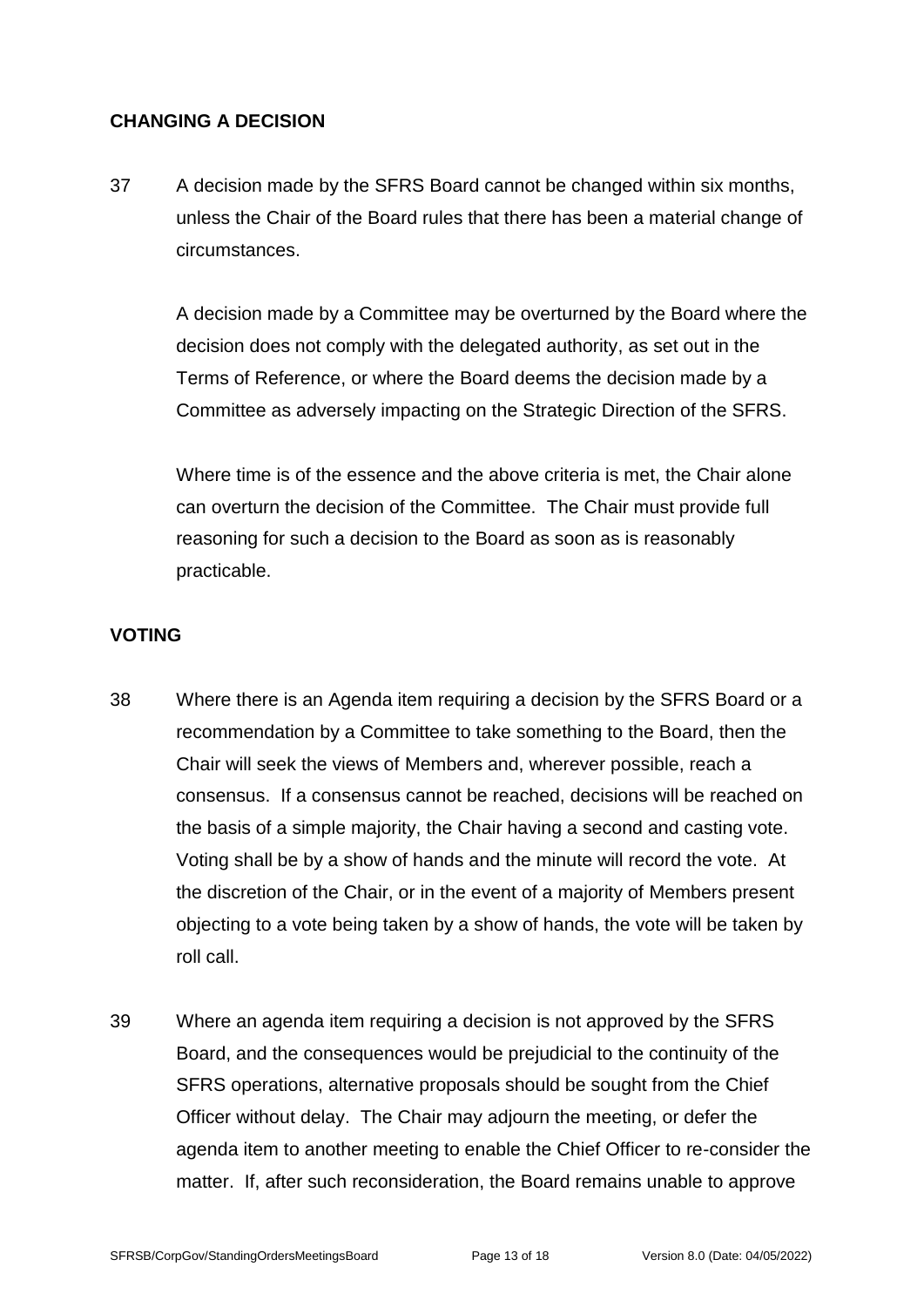the proposal (whether by consensus or simple majority vote) and the matter remains critical to SFRS operations, the Chair shall report to Ministers and seek their direction.

## **DECLARATIONS OF INTEREST**

#### <span id="page-13-0"></span>**MAKING A DECLARATION**

40 In line with the requirements of the Members' [Code of Conduct,](https://www.firescotland.gov.uk/access-to-information/publication-scheme/about-sfrs.aspx) individual Members must consider, at the earliest stage possible, whether they have an interest to declare in relation to any matter that is to be considered. They should consider whether agenda items for meetings raise any issue of declaration of interest. A declaration of interest must be made as soon as practicable at a meeting where that interest arises. If the need for a declaration of interest is identified only when a particular matter is being discussed, the Member must declare the interest as soon as they realise it is necessary to do so. The oral statement of declaration of interest should identify the item or items of business to which it relates. The statement should begin with the words, 'I declare an interest'. The statement must be sufficiently informative to enable those at the meeting to understand the nature of the interest but need not give a detailed description of the interest.

## **EFFECT OF DECLARATION**

41 Declaring a financial interest has the effect of prohibiting any participation in discussion and voting; in this circumstance, this individual must play no part in the discussion and must leave the meeting room until discussion of the particular item is concluded. A declaration of a non-financial interest involves a further exercise of judgement by the Member concerned. They must consider the relationship between the interests that have been declared and the particular matter to be considered and relevant individual circumstances surrounding the particular matter. In the final analysis, the objective test is whether, in the particular circumstances of the item of business and knowing all the relevant facts, a member of the public, acting reasonably, would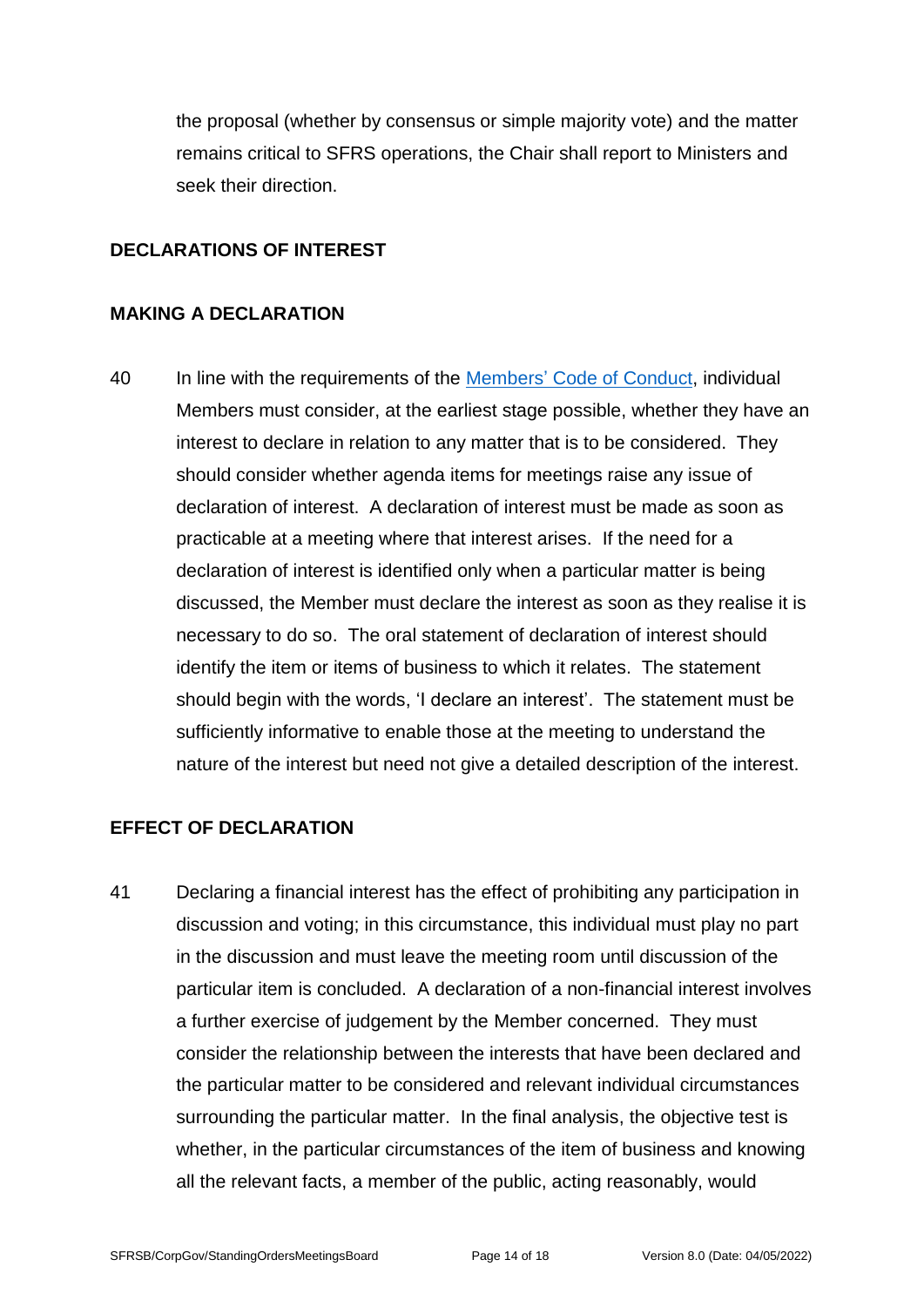consider that the Member might be influenced by the interest in their role as a Member of SFRS Board and that it would, therefore, be wrong to take part in any discussion or decision-making. If a Member, in conscience, believes that their continued presence would not fall foul of this test, then declaring a nonfinancial interest need not preclude their involvement in discussion or voting. If they are not confident about the application of this objective test, they must play no part in the discussion and must leave the meeting room until discussion of the particular item is concluded.

## <span id="page-14-0"></span>**DISPENSATIONS**

42 In very limited circumstances, dispensations can be granted by the Standards Commission in relation to the existence of financial and nonfinancial interests which would otherwise prohibit a Member from taking part and voting on matters coming before the Board and its Committees. Applications for dispensations will be considered by the Standards Commission and should be made as soon as possible, in order to allow proper consideration of the application in advance of meetings where dispensation is sought. A Member should not take part in the consideration of the matter in question until the application has been granted.

## <span id="page-14-1"></span>**SUSPENSION AND REVISION OF STANDING ORDERS**

- 43 These Standing Orders may only be varied, revoked or added to by the SFRS Board and any such alterations will require the consent of the majority of Members present at a meeting. Committees and Sub Committees have no power to depart from these Standing Orders.
- 44 Suspension of Standing Orders at an SFRS Board meeting requires a proposer and seconder, and a vote of a majority of the SFRS Board in favour of suspension.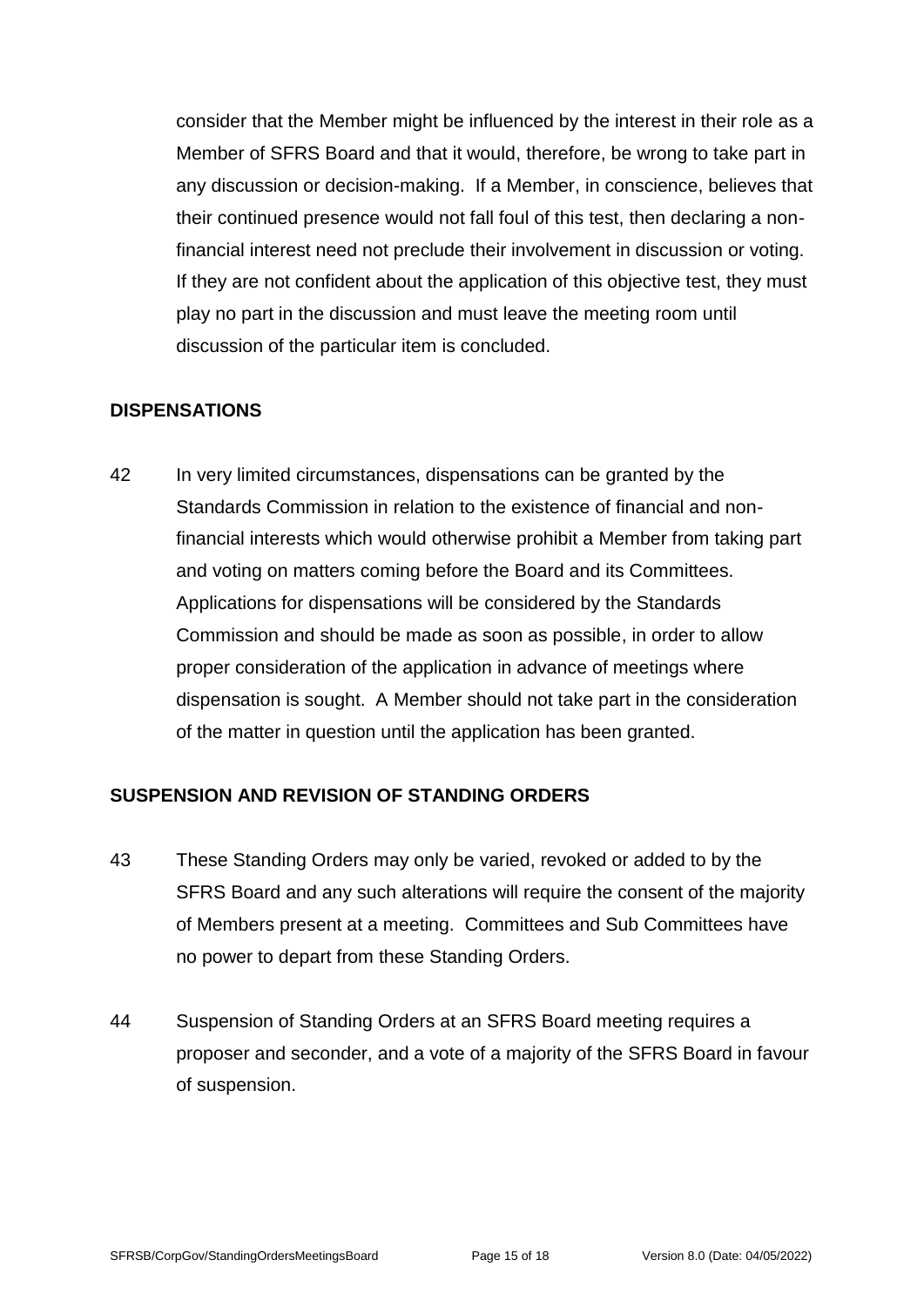## <span id="page-15-0"></span>**STANDING COMMITTEES**

- <span id="page-15-2"></span>45 The SFRS will appoint the following Standing Committees:
	- Audit and Risk Assurance;
	- Change: Strategic Change and Major Projects;
	- Service Delivery:
	- People; and
	- Remuneration, Appointments and Nominations Sub-Committee.
- 46 The SFRS Board will determine the Membership and Terms of Reference for Committees. The Standing Orders of the SFRS Board apply to all its **Committees**

#### <span id="page-15-1"></span>**MINUTES OF MEETINGS**

- 47 A minute will be kept of all SFRS Board, Committee and Sub-Committee meetings.
- 48 The minute will record that discussion took place, any points of significance raised, and clearly specify any actions and decision if relating to the SFRS Board. Following a Board or Committee meeting, draft minutes will be issued no later than 15 working days to the Chair for approval. The Chair will then have 5 working days to approve the minutes following which it will be circulated to all those in attendance at the meeting, including the updated Action Log. This is, therefore, all to be affected within a total of 20 working days following the initial meeting.
- 49 The minutes of the SFRS Board will be presented to the next ensuing meeting of the SFRS Board and shall then be approved, with or without amendment, as a correct record of proceedings.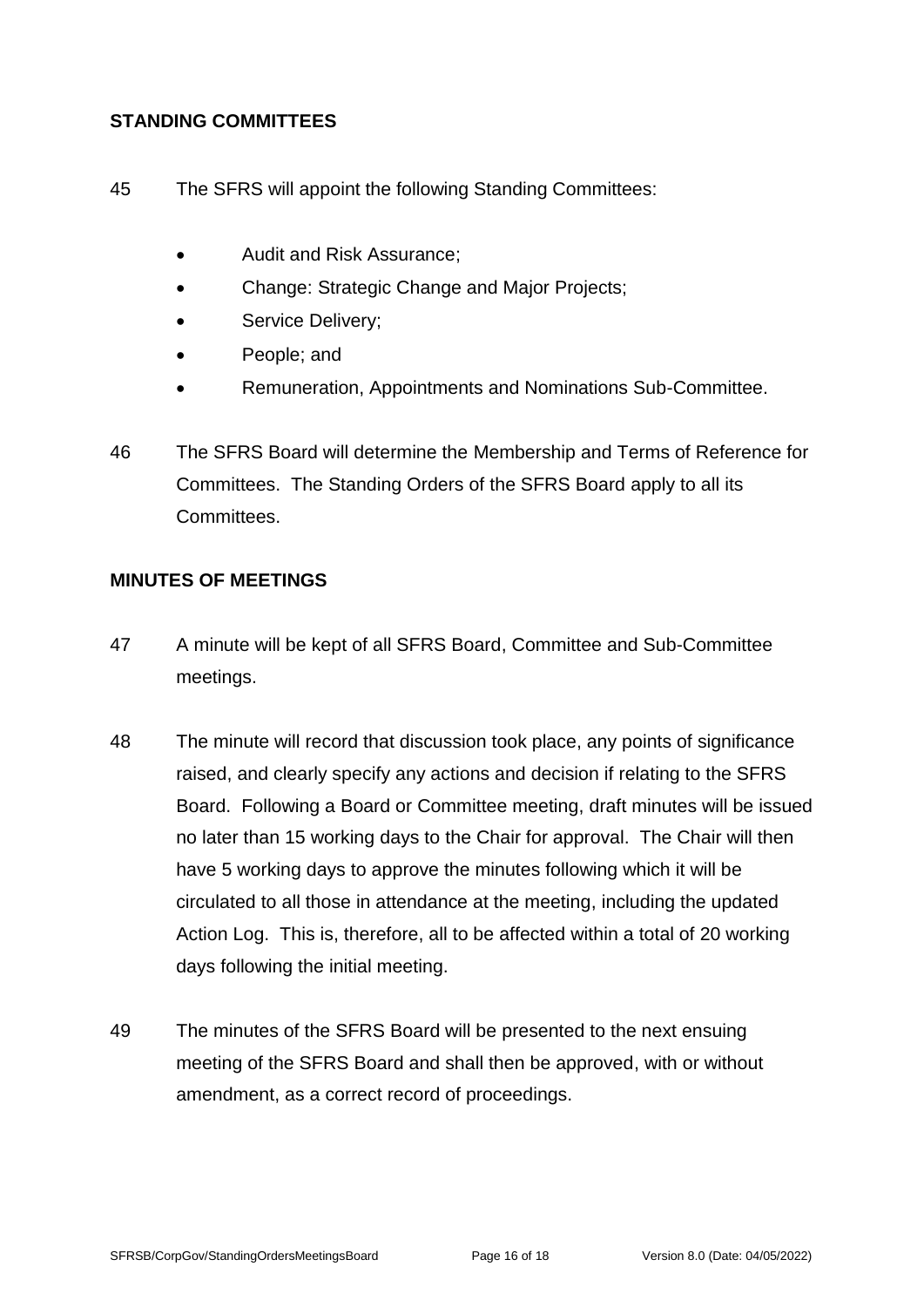50 Minutes of meetings held in Public of Standing Committees will be included on the agenda of SFRS Board meetings, even if they have not been approved by the Committee. Any Sub-Committee updates will be given through the relevant Committee to the SFRS Board.

## <span id="page-16-0"></span>**SHORT LIFE COMMITTEES AND WORKING GROUPS**

- 51 The SFRS Board may convene short life Committees or Working Groups to assist and advise it in undertaking its responsibilities.
- 52 Any such Committee or Working Group would have its Membership, terms of reference and time-limited period determined by the Board.

## <span id="page-16-1"></span>**APPOINTMENT OF CHIEF OFFICER**

53 The appointment of the Chief Officer will be made by the SFRS Board, subject to the approval of the Scottish Ministers.

## <span id="page-16-2"></span>**RECEIVING VIEWS**

54 The SFRS Board (or its Committees or Sub-Committees) may invite individuals, bodies or organisations to attend meetings, provide information and/or to make representations to it about particular issues. They may also be requested to provide written submissions for consideration in advance of meetings. The Board, on occasion, may agree upon and publish a process for seeking input and/or information (including the format and timescales for this input or information to be provided) from interested and/or affected parties, in advance of it considering particular issues at a meeting.

## <span id="page-16-3"></span>**URGENT ISSUES**

55 Where time is of the essence, and in order to eradicate or minimise actual or reasonably perceived risk to the SFRS, the Chief Officer may take reasonable and appropriate action, in relation to any function not delegated